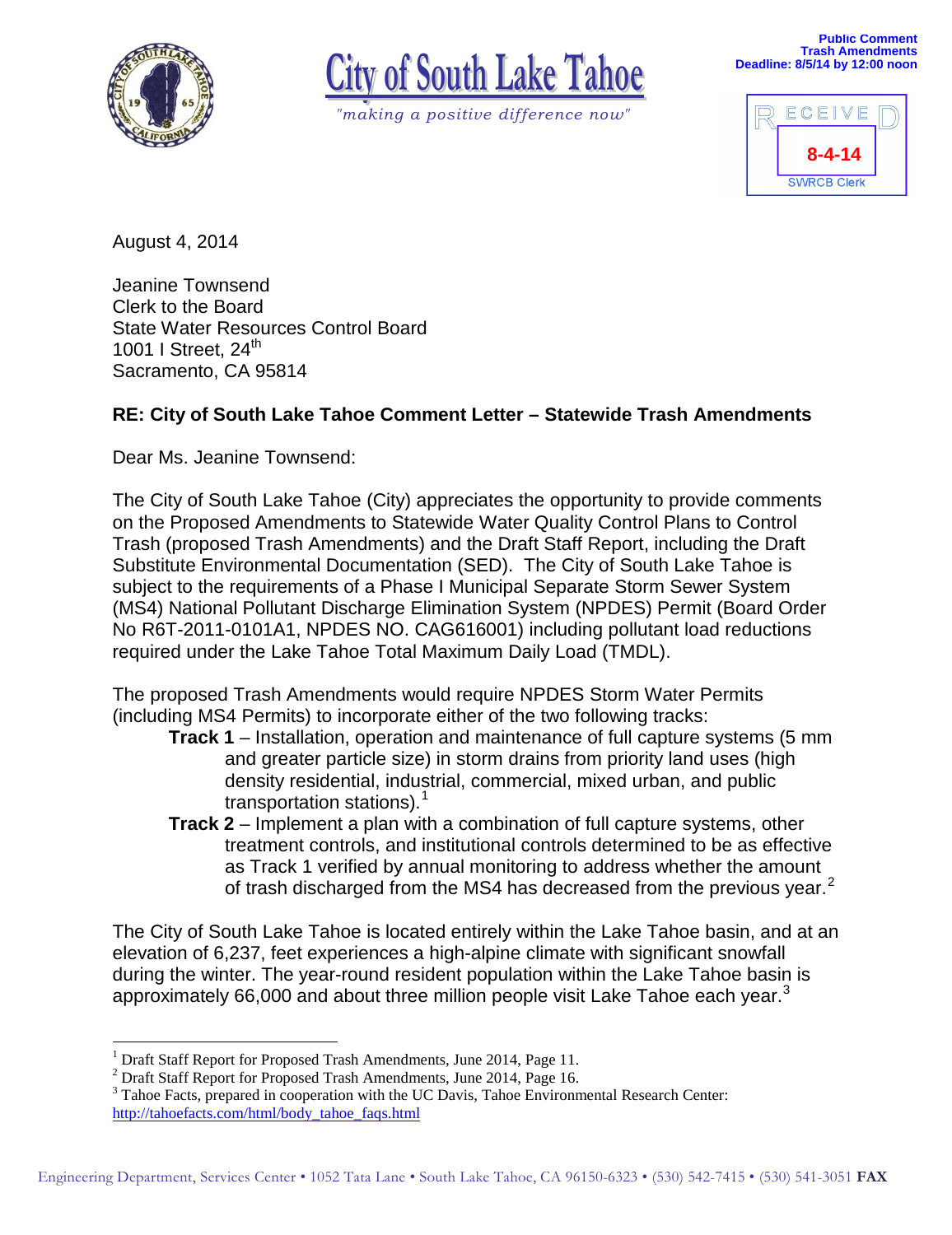CSLT Comments on Proposed Trash Amendments August 4, 2014 Page **2** of **4**

The City is a responsible party for implementation of the Lake Tahoe TMDL, which was promulgated to address lake clarity impairments from known pollutants such as fine sediment particles, Nitrogen, and Phosphorus. None of the waterbodies within the Lake Tahoe basin (including Lake Tahoe) are identified as trash impaired on the 303(d)/305(b) list of water body impairments adopted by the State Water Resources Control Board. The Implementation Actions included in the Lake Tahoe TMDL for urban areas include enhanced street sweeping in order to reduce fine sediment particle loads in areas where winter road traction abrasives are applied.<sup>[4](#page-1-0)</sup> Lake Tahoe basin specific street sweeping studies have found that materials commonly collected on streets within the basin include "pine needles, pine cones, street sediment and the rare item of trash".<sup>[5](#page-1-1)</sup> The City also maintains records of materials removed from the storm drain system, which primarily consist of sediment, pine needles and pine cones. Given the site specific conditions within the City, and documented lack of trash in the drain inlets (as documented by Lake Tahoe TMDL studies), Track 1 is not a viable option for the City since the MS4 is not the primary source of trash conveyed to local waterways and Lake Tahoe.

Given that approximately three million visitors come to Lake Tahoe each year, an unfortunate impact is that direct dumping or littering at lakeside beaches is by far the most common source of trash at Lake Tahoe and local waterways. In partnership with the Lake Tahoe Visitors Authority, U.S. Forest Service, Tahoe Regional Planning Agency, Douglas County (Nevada), South Tahoe Refuse and Recycling Services, and the League to Save Lake Tahoe, the City has initiated the "Adopt a Beach Tahoe" program to focus trash reduction efforts on beach cleanup after large holiday events.<sup>[6](#page-1-2)</sup> The City has pro-actively sought to ban the use of single use plastic bags. Given that street sweeping in the Tahoe basin collects far more pine needles, sediment and pine cones than trash, storm drains are not significant conveyances of trash to surface water; non-point direct littering is the primary source of trash. Under the current Track 2 language, and as discussed in Issue 10 in the Staff Report<sup>[7](#page-1-3)</sup>, the City would be required to "collect monitoring data about existing trash levels prior to implementation of institutional controls." The minimum monitoring requirements listed on page 82 would force the City to allocate resources to quantify the amount of trash discharged from the MS4, and quantify the decrease from the baseline, and determine the according reduction or justify the lack of a numeric decrease. The City is concerned that the existing text in Track 2 requires extensive outfall monitoring and trash counting to determine load reductions, although site specific TMDL studies, data and volunteer collection efforts find that the primary source of trash is littering at Lake Tahoe beaches, not conveyance and delivery via the storm drain system. The City requests that Track 2 language include more flexible methods for monitoring and reporting, based on site specific information, not extrapolated methods from studies conducted in urban, heavily populated areas of the state.

-

<sup>&</sup>lt;sup>4</sup> Final Lake Tahoe Total Maximum Daily Load Report, November, 2010, Section 11.3.1, page 11-7.<br><sup>5</sup> Effectiveness of Street Sweeping in Incline Village, NV, Nevada Tahoe Conservation District, December 2011,

<span id="page-1-2"></span><span id="page-1-1"></span><span id="page-1-0"></span>page 9. Available online at[: http://www.fs.usda.gov/Internet/FSE\\_DOCUMENTS/stelprdb5355434.pdf](http://www.fs.usda.gov/Internet/FSE_DOCUMENTS/stelprdb5355434.pdf)<br>
<sup>6</sup> Adopt a Beach Tahoe website:<http://www.adoptabeachtahoe.com/adopt-a-beach/><br>
<sup>7</sup> Draft Staff Report for Proposed Trash Ame

<span id="page-1-3"></span>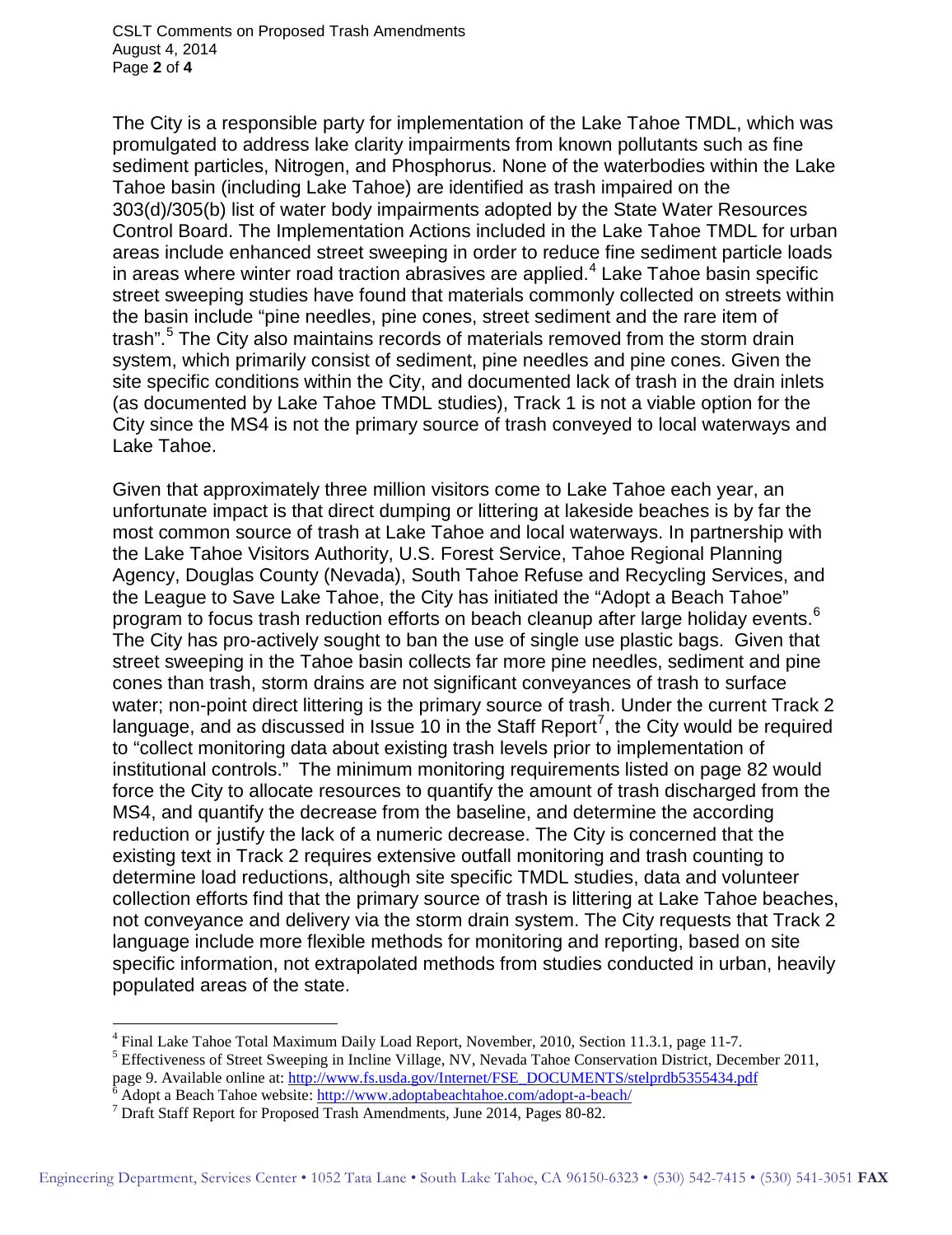On page 12 of the Draft Staff Report for the proposed Trash Amendments, it is noted that the two compliance Tracks for MS4 Phase I and Phase II NPDES permittees are based on the results of studies conducted in the City of Los Angeles (2002), County of Los Angeles Department of Public Works (2004a; 2004b), City and County of San Francisco (2007), City of Cupertino (2012), City of San Jose (2012) and EOA Inc. (2012a). All of these studies were conducted in vast, urban centers with populations of over 1 million people. The City of South Lake Tahoe is a forested community with a population of only 21,286. The City is concerned that the studies used to develop this statewide mandate focused on the sources of trash and methods for monitoring and reporting that were developed in large urban centers, which may not be applicable to many of the less developed, rural portions of the state.

Page A-12 (Appendix A: Trash Background), of the proposed Trash Amendments are based on trash and debris characterization studies conducted in San Diego, Orange, Los Angeles and San Francisco County regions which found an abundance of plastics and trash conveyed by MS4 systems. The report notes that these are the most densely populated coastal watersheds in California. Again, the City is concerned that the proposed Statewide Amendments are based primarily on studies conducted in highly urbanized population centers, and will force smaller, less urbanized communities to include costly and time consuming monitoring efforts based on studies and methodologies developed for major urban areas within California. The City requests the Track 2 language include changes to allow flexibility to avoid counting and reporting trash quantities at outfalls, and focus efforts on more effective clean ups that target the primary source of trash at Lake Tahoe: littering at the beach.<sup>[8,](#page-2-0)[9](#page-2-1),[10](#page-2-2)</sup>

The community and economy of the City depend on the protection of the stunning natural beauty of Lake Tahoe. The City appreciates the objective for the proposed Trash Amendments to focus limited resources on effectively reducing environmental issues associated with trash in state waters, but is concerned that the proposed statewide regulatory approach based on studies focused on sources and monitoring methods for major metropolitan centers would create burdensome and inappropriate requirements to the forested, high-alpine environment in the Lake Tahoe Basin.

The City of South Lake Tahoe is dedicated to implementing cost-effective measures to address known water quality impairments in order to protect and improve the pristine clarity of Lake Tahoe, as required by the Lake Tahoe TMDL and applicable MS4 Permit. The City is also dedicated to effective measures to reduce trash in local waterways and Lake Tahoe that do not create ineffective, costly and burdensome data

<span id="page-2-0"></span><sup>&</sup>lt;sup>8</sup> "Volunteers remove 2,260 pounds of trash from Tahoe beaches", League to Save Lake Tahoe, July 7, 2014.<br>Available Online: http://keeptahoeblue.org/news/press-releases/?id=722 -

<span id="page-2-1"></span><sup>&</sup>lt;sup>9</sup> "The Trashing of Tahoe", Moonshine Ink, July 30, 2014. Available Online:<br>http://www.moonshineink.com/news/trashing-tahoe

<span id="page-2-2"></span><sup>&</sup>lt;sup>10</sup> "Tahoe trashed: Beach crowds take memories, leave garbage", Reno Gazette-Journal, July 9, 2014. Available Online:

[http://www.rgj.com/story/life/outdoors/2014/07/09/tahoe-trashed-beach-crowds-take-memories-leave](http://www.rgj.com/story/life/outdoors/2014/07/09/tahoe-trashed-beach-crowds-take-memories-leave-garbage/12377249/)[garbage/12377249/](http://www.rgj.com/story/life/outdoors/2014/07/09/tahoe-trashed-beach-crowds-take-memories-leave-garbage/12377249/)